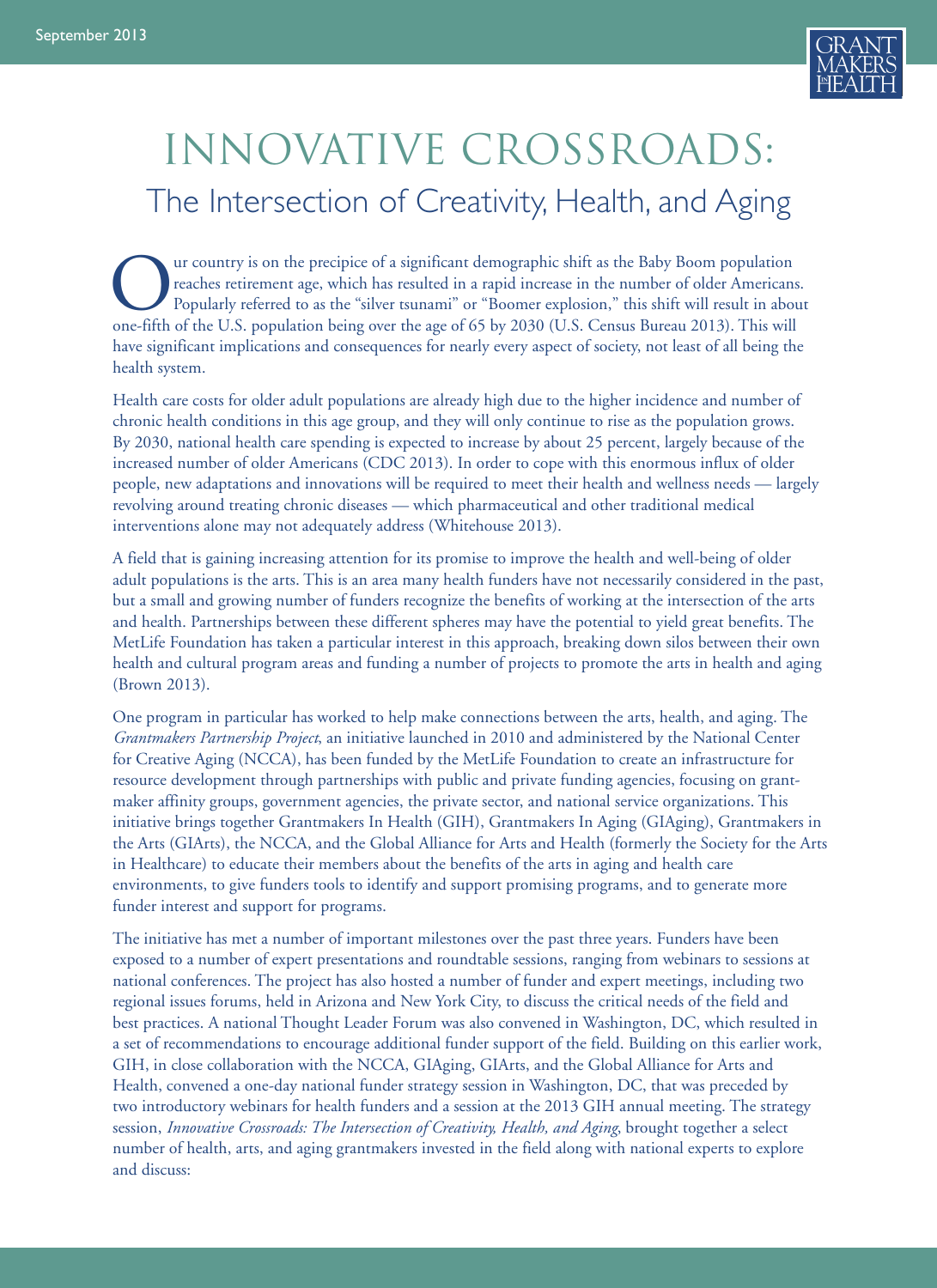- how creative expression can improve health outcomes for older Americans,
- promising programs,
- challenges facing funders in supporting programs, and
- opportunities for funders to advance programs and the field as a whole.

This paper is a summary and synthesis of the information presented at the national funder strategy session, the topics and issues examined and considered, and the recommendations that emerged from the day's discussion.

## **INTERGENERATIVITY**

Intergenerativity is an approach that focuses on fostering collaboration, not only across different domains of discourse, but also across generations, with the goal of enhancing collective wisdom through the meaningful fusion of ideas and emotions arising from conversations and experiences. This concept has important implications for programs focused on the intersection of the arts, health, and aging in intergenerativity, as it gives weight to intergenerational programs and community redesign as a means to solve problems, improve wellness, and even address chronic diseases like dementia.

A prominent example of where this concept is being applied is the Intergenerational School in Cleveland, Ohio [\(www.tisonline.org\)](www.tisonline.org), where classes are multi-aged, and community partners and mentors of all ages, including those with mild to moderate dementia, are incorporated as part of the learning environment.

Source: Whitehouse 2013; George et al. 2011a.

#### **AN OVERVIEW OF THE RESEARCH**

Research about the health benefits of arts interventions and programs for older adult populations is still in its relative infancy, but the indications are thus far promising. Programs ranging from the performing arts to storytelling have shown a wide range of benefits on participant health, both physical and mental, and quality of life. The seminal research in this field, conducted by Gene D. Cohen, identified many of these benefits, which include improved physical health, fewer visits to physicians, decreased use of medications, fewer falls, improved morale, decreased feelings of loneliness, and increased activity (Cohen et al. 2006).

Subsequent research has since found additional positive correlations between healthy aging and creative arts interventions. Programs ranging from participatory music, theater, dance, and creative writing, to design and visual arts have shown a wide range of beneficial outcomes. These observed benefits include improved cognitive function and memory, improved hearing, improved self-esteem and well-being, reduction of stress and other common symptoms in dementia patients, improved social interactions, and numerous psychosocial benefits (Kent and Li 2013).

Given the promising findings, there has been an effort at the national level to evaluate current research and thoughtfully advance research in the arts and aging. The effort has been multisectoral in nature, embodied by the National Endowment for the Arts' Federal Interagency Task Force on the Arts and Human Development (NEA Task Force). Arising from the recommendations of an earlier NEA-U.S. Department of Health and Human Services collaboration, the NEA Task Force consists of the NEA, National Institutes of Health (NIH), National Institute on Aging, Office of Behavioral and Social Sciences Research, and National Center for Complimentary and Alternative Medicine (Hanna et al. 2011).

The NEA Task Force, among other things, has been reviewing the current state of research on the arts and aging, and is working to develop a national research agenda to help build the evidence base and further the field (Iyengar 2013).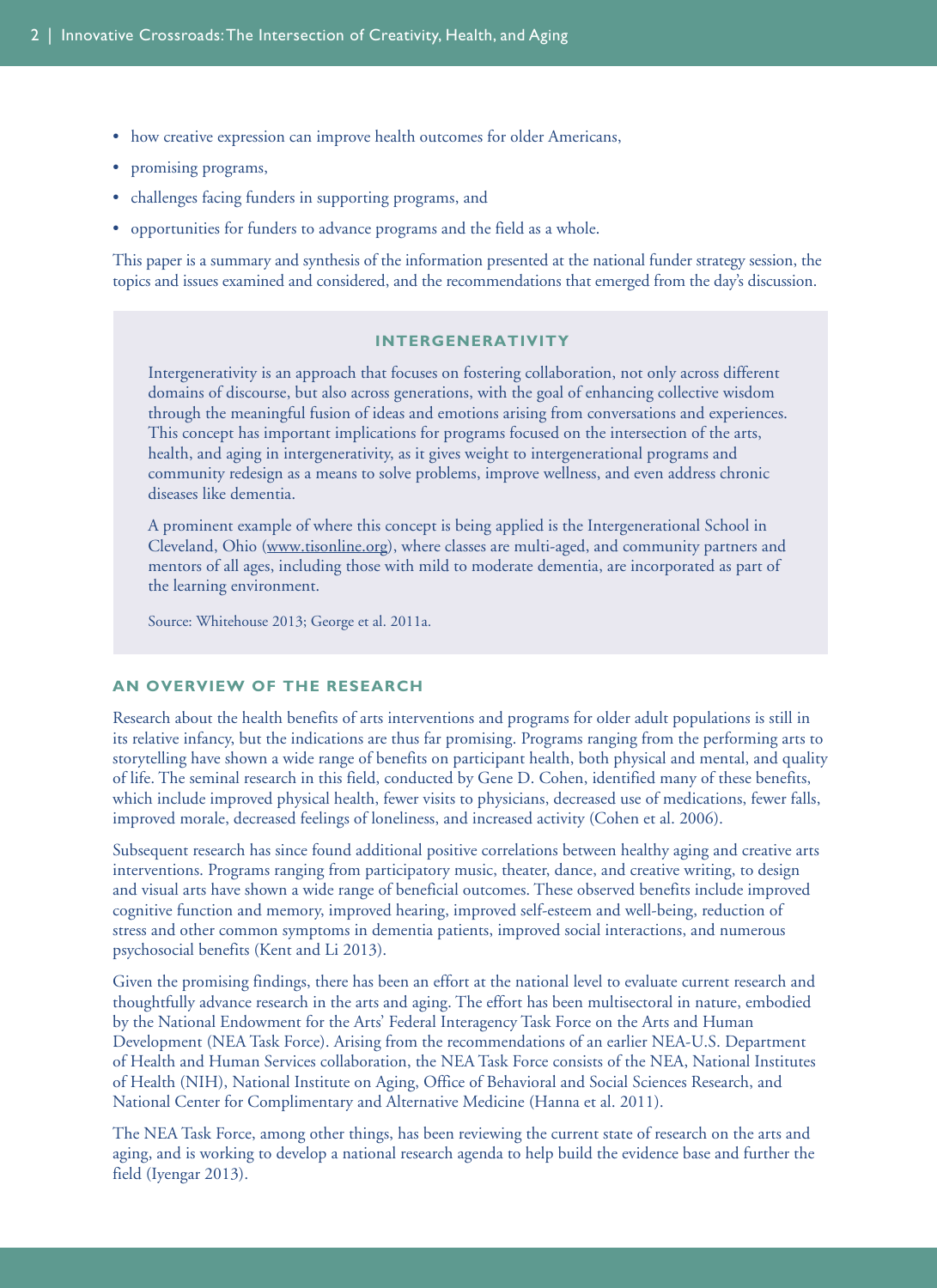## **EXAMPLES OF PROMISING PROGRAMS**

Innovative programs are being implemented across the country in a wide variety of settings and communities. Two nationally recognized programs provide good examples of promising practices.

**➤** *Dance for PD* – In 2001, in an effort to offer an alternative to traditional Parkinson's disease (PD) interventions, Olie Westheimer, founder and executive director of the Brooklyn Parkinson Group, approached the Mark Morris Dance Group, a professional dance company with a training and community outreach mission, to develop a dance program for PD patients. Rather than focus solely on the disease itself, the goal was to focus on the social, cognitive, technical, and creative aspects of dance to help people with PD cope and develop effective, nonmedicalized strategies for living with their disease.

The Dance for PD program, the first program of its kind in the country, was innovative and unique for a number of reasons. First, the program uses professional dancers as the instructors, under the premise that

they are in fact movement experts who can impart beneficial knowledge and skills to people with PD. Second, the courses are not overly simplified for participants. While the pacing is different, the classes are professional in their rigor and emphasis on nurturing artistic development in each individual. Third, the program uses no hierarchy within the classes, believing that both the instructors and participants have much they can share with each other.

The program was originally a tough sell. PD patients and families had serious concerns about the accessibility and enjoyability of dance, which required breaking down perceptions of dance as high-level art beyond the reach of PD patients. Meanwhile, there were challenges in asking professional dancers, the instructors, to not take the basics of their art for granted and to share and teach it in a passionate and sensitive manner.

## **BUILDING COMMUNITIES OF PRACTICE**

The NEA is funding the NCCA to build "communities of practice" between arts, aging, and health providers. This initiative will launch in 2013 in 12 states. Currently the NCCA is working with members of Leading Age, the national nonprofit association of continuing care retirement communities, to develop a center of excellence for Alzheimer's patients and their caregivers. Identifying the transferable language between the arts, aging, and health sectors will be a key goal for this center.

Source: Hanna 2013

Originally only offered in the Brooklyn studio,

the program grew slowly as the company started offering classes to the communities they visited while on the road. This allowed the issue and the intervention to slowly take root in new communities. By 2007, Mark Morris Dance Group started a training program for other dancers to implement the program in other areas. The program has since spread to eight countries and over 100 different communities.

As the program began to spread, the medical community grew interested, but wanted evidence of the program's benefits and effectiveness. Given Dance for PD's traditional affiliation and background with community organizations, rather than research institutions, this was a challenge. Ultimately, the program had to rely on others to do the necessary research and needed to look at other evidence bases to sway the medical community. Standard assessments of the program have shown improvement in participants' motor function, and Dance for PD is working with researchers to identify additional quality of life measures to help demonstrate the program's outcomes.

There have been a number of lessons learned from the program thus far. Framing the program as art rather than an intervention has been critical to its success. The context in which the program is offered speaks volumes: rather than being offered in a hospital or other health care setting, Dance for PD almost always takes place in studios and art centers. The program also found it important to treat PD persons as learners, artists, and people – not merely as patients. An unexpected outcome of the program was that it fostered and created new communities and activities broadly related to the arts and healing.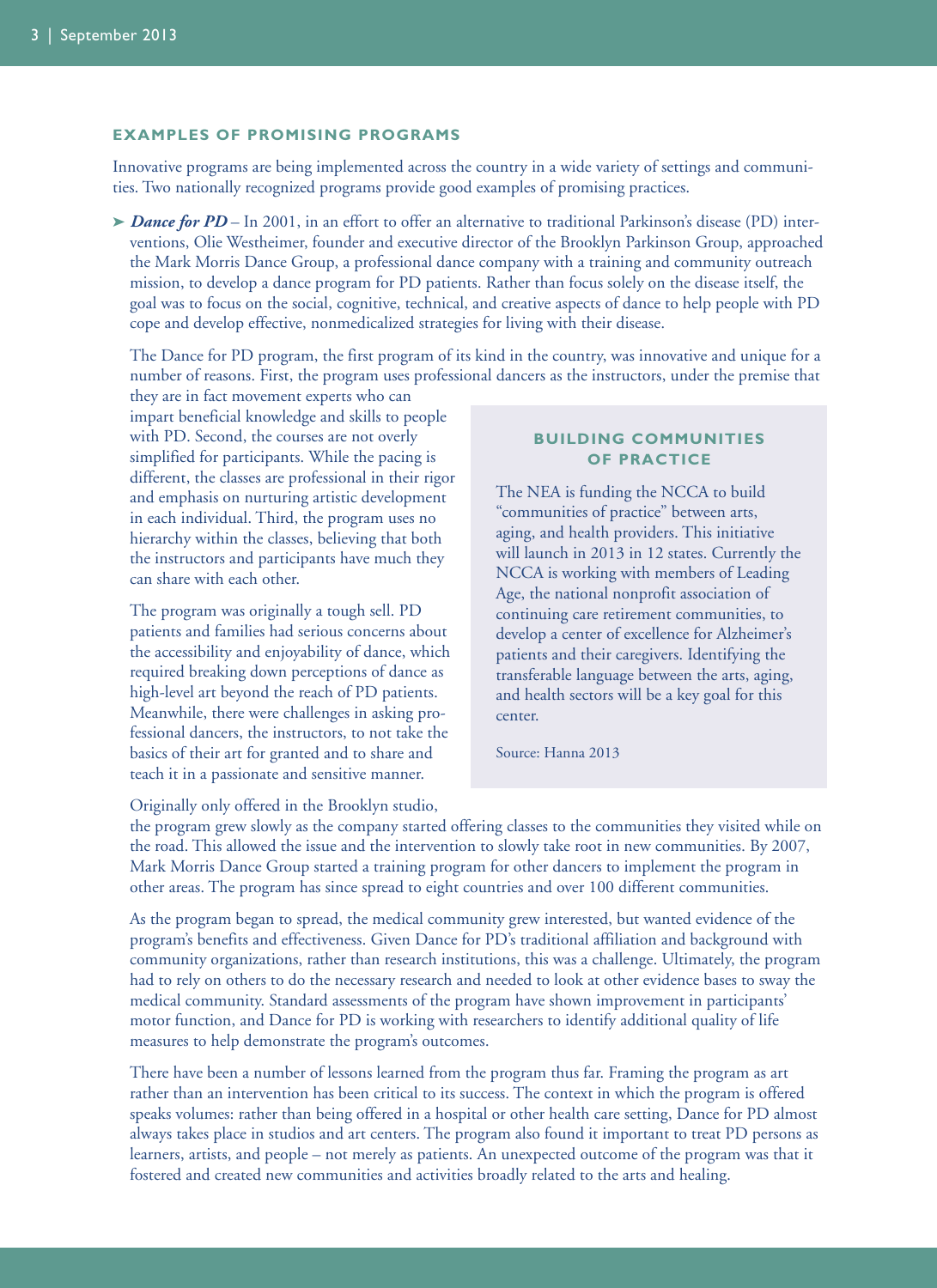Dance for PD originally was funded through the Mark Morris Dance Group's own budget. As the program expanded, it required additional funding from multiple sources. The Johnson & Johnson Foundation/Society for the Arts in Healthcare Partnership to Promote Arts in Healing and the Andrew W. Mellon Foundation provide lead three-year grants that conclude at the end of 2013 (Leventhal 2013; Dance for PD 2013).

**➤ Time***Slips* – Time*Slips* is "an improvisational storytelling method that replaces the pressure to remember with the freedom to imagine" (Time*Slips* 2013). Founded by Anne Basting, the project is rooted in her research on senior theater groups, which found many positive health and social benefits stemming from participation. Having observed that mostly healthy older adults participate in these theater programs, Time*Slips* is the result of efforts to bring the benefits of the theater arts to less healthy older adult populations.

After repeated failures to implement theater-based interventions with dementia patients in 1996, Dr. Basting decided to try something that departed from traditional interventions. One day, she simply tore out a magazine picture and asked the group to make up a story. She asked questions like "What do you want to do?" and "What do you think?" that did not require a right answer or specific memory recall. The result was a creative, participatory dialogue among the patients, and even the staff, that would become Time*Slips* (Basting 2013).

The key component of the program is the prompt selection: using open-ended questions and inviting individualized expression that runs contrary to the regimented, risk-managed environment that dementia patients live in. The program facilitator echoes individual responses, which improves trust, helps patients recognize that their input is being valued, and actually expands the communication abilities of dementia and Alzheimer's patients. Another important component of the program is when the facilitator recognizes that a story is done, retells it one more time, and then thanks each participant individually. The goal of this part of the process is to create a protected and safe space where it is acceptable for the patients to share and express themselves without consequences (Basting 2013).

A number of evaluative research studies have been conducted regarding the benefits of Time*Slips* on both patients and staff. One study found that the intervention improves the quantity and quality of engagement between staff and residents on dementia units, even among those who did not take the training or participate in the sessions. The program also improved the attitudes of the staff toward people with dementia (Fritsch et al. 2009). Another study suggested that the program improved the communication and affect of people with dementia (Philips et al. 2010). Yet another study of the program found that medical students participating in Time*Slips* improved their attitudes toward the dementia patient population (George et al. 2011b). Likewise, there has also been an observed spill-over effect where participants are found to be more engaged and are being engaged more outside of the intervention (Basting 2013).

Time*Slips* has now trained over 2,000 facilitators and has been implemented by 30 organizations and facilities worldwide. The program has also created a service learning program for students in high school,

## **THE POWER OF THE ARTS IN AFFECTING HEALTH AT ALL AGES**

The power of arts programs to affect health has not been limited to older adult populations. The NEA Task Force is exploring the impact of arts and creative programs on the health and wellbeing of children and adolescents. Likewise, the NEA is engaged with the armed forces through the Walter Reed Healing Arts Partnership, which actively engages returning veterans in writing projects to help them cope with Post-Traumatic Stress Disorder and other behavioral health issues relating to their war-time experiences.

Source: O'Brien 2013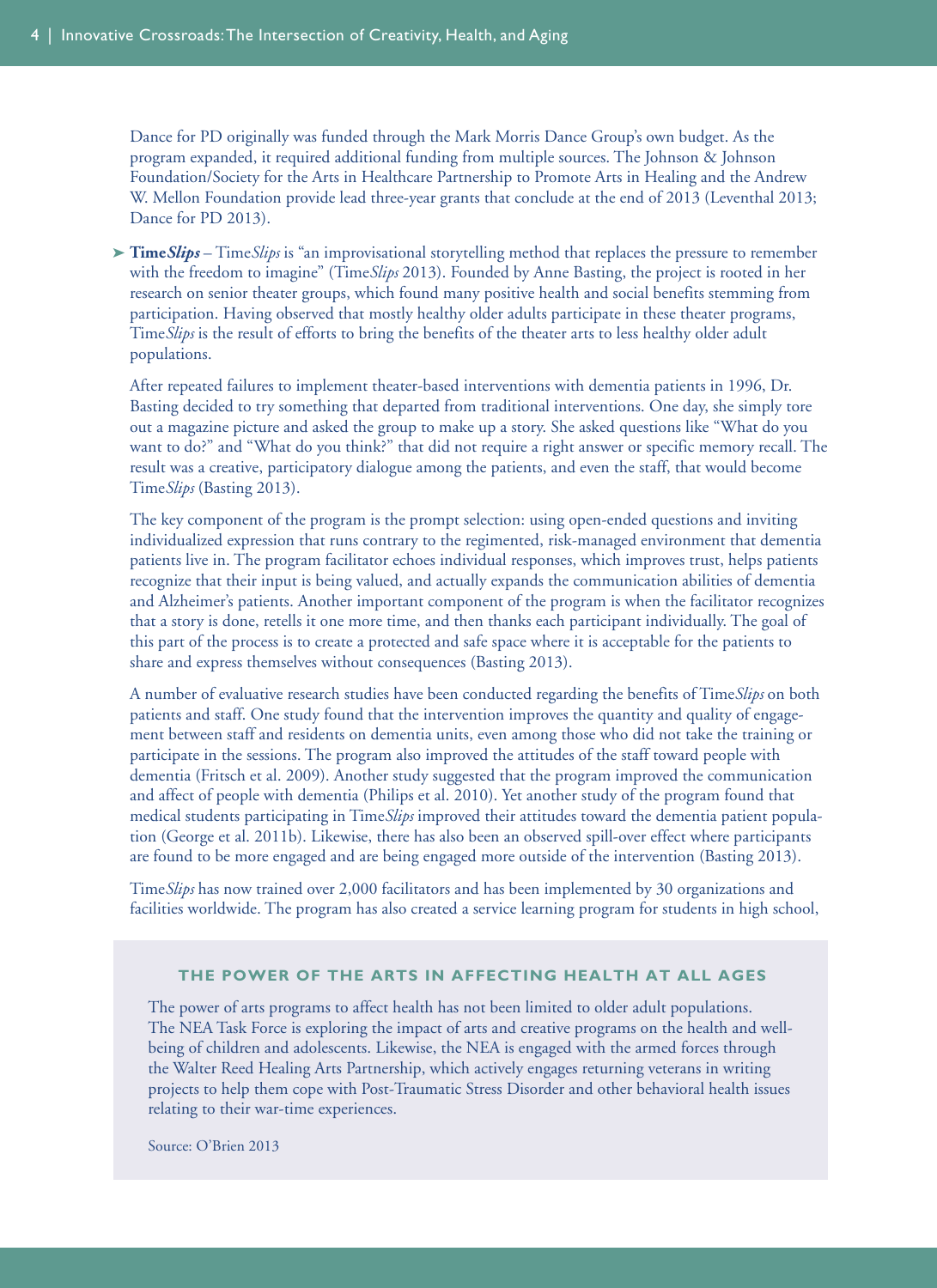college, and medical school; created an on-line training program; and launched a Web site with free, custom storytelling software. Time*Slips* recently became an independent nonprofit organization separate from the University of Wisconsin-Milwaukee. It currently receives funding from The Rosalinde and Arthur Gilbert Foundation, The Extendicare Foundation, The Helen Bader Foundation, The Jacob and Valeria Langeloth Foundation, The Picker Institute, the Retirement Research Foundation, and the NCCA (Basting 2013; Time*Slips* 2013).

#### **CHALLENGES**

Despite the positive evidence from current research, creative arts programs that influence the health of older Americans face significant challenges. Many of the challenges arise from the fact that the arts and health are different fields that interact with communities and the world in very different ways. The challenges include differences in language, differences in approach, siloing and differences in roles, and research gaps.

**➤** *Differences in Language* – Language is a tremendous barrier between the health and arts spheres of funding and programming. Projects that attempt to bring the spheres together are often stymied by differences in the use of many terms, ranging from basic definitions of what a "therapy" is to more significant challenges of defining what would constitute "success" for arts, health, and aging programs. Funders and organizations that come to the table with seemingly similar goals may, in fact, have very different ideas and take for granted the meaning they apply to terms and concepts that appear benign on the surface.

These language differences can lead to misunderstandings and misperceptions about the goals and end results of initiatives. For example, health funders and organizations might define "improving health" from a chronic disease management perspective, while arts funders and organizations might define it from a quality of life perspective. To further complicate matters, aging funders might define "improving health" from a daily function perspective. Thus, different funders may have very different ideas on the types of programs to support, the approach programs should take, the objectives and targets set by programs, and even the metrics used to measure outcomes.

**➤** *Differences in Approach* – Closely associated with the challenge of language is the difference in approach between health and the arts. Arts programs and their funders typically focus on engaging the community for the sake of promoting the arts and culture. Thus, funding and programs are more akin to patronage, focusing on things like dissemination of programs, supporting artists and arts education, and fostering innovative new programs and arts approaches. The field can be far less data reliant than the health field is, and often places greater weight on anecdotal and other information sources.

Health programming, and thus funding, can be far more data-driven and evidence-based, in part because of the sector's focus on generating measurable changes in areas like health access, quality of care, disparities, and disease prevention. When supporting arts projects, health funders are often asked to support more experimental and creative programs and approaches, which may seem risky (Whitehouse 2013).

- **➤** *Siloing and Differences in Roles* Because of these difference in approaches, the arts and health worlds often have a difficult time interacting, which, in turn, does a great deal to maintain the existing silos between the two realms. On both sides of the aisle, there may be a feeling that the intersection of the arts, health, and aging is "not my job" or that it does not address a funder's priorities. Thus, arts funders and programs may not see health as something they should be concerned with, while health funders and programs may not see the arts as highly relevant to their work. But as the evidence indicates, these perspectives are not accurate. Accordingly, there is a real need for deconstructing silos and efforts to educate both fields about their potential for working together.
- **➤** *Research Gaps* Finally, despite the current research base and its near-universal positive support for arts, health, and aging programming, there remain significant gaps and shortcomings. In its recent report, *The*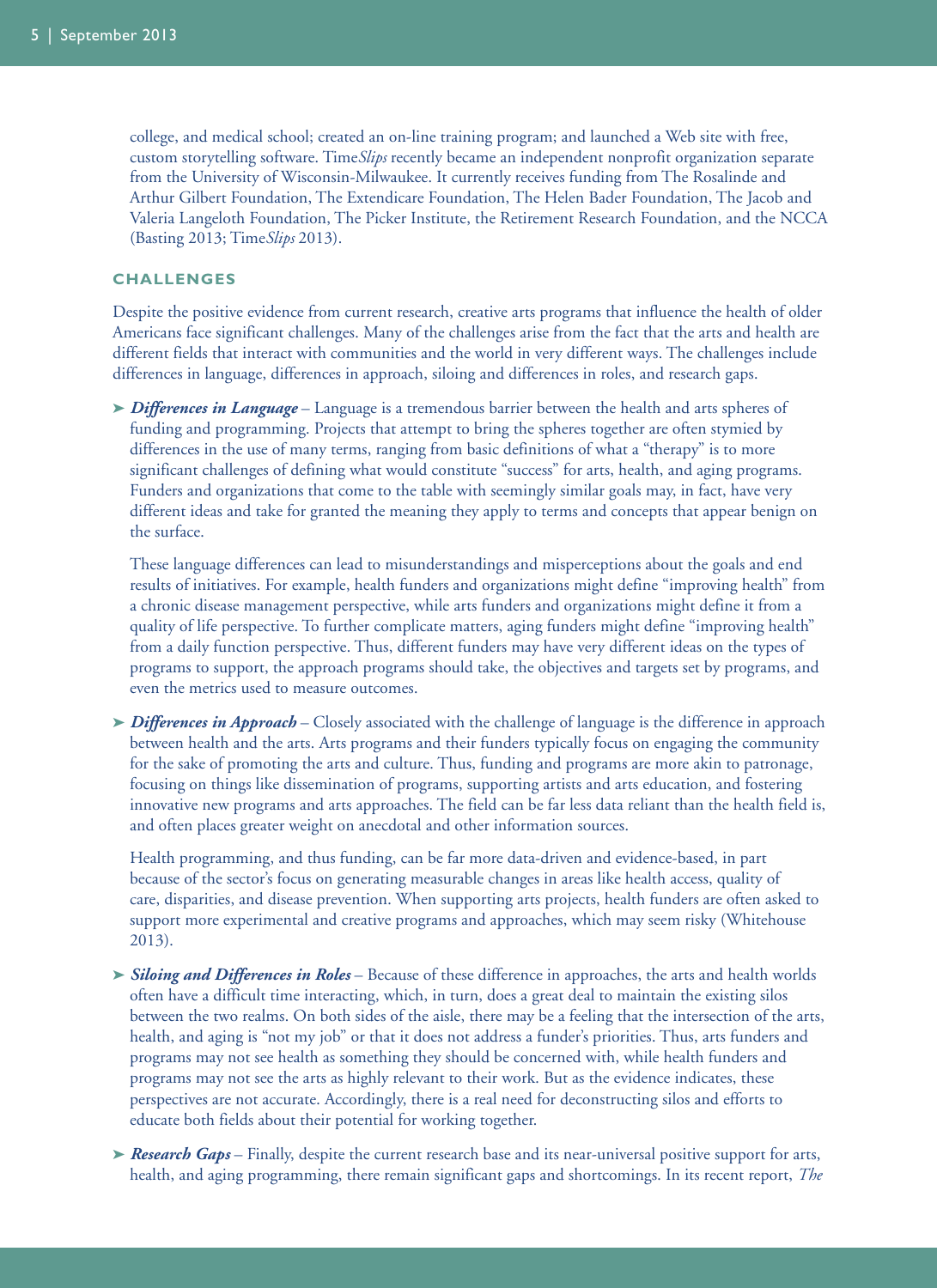*Arts and Aging: Building the Science*, the NEA Task Force identified additional gaps in the research base and opportunities to fill these gaps moving forward. The report is based on an earlier white paper, *The Arts and Human Development*, and five new white papers commissioned by the NEA Task Force and on the proceedings of a National Academies Workshop, jointly sponsored by the NIH and NEA, held in September 2012 (Hanna et al. 2011; Kent and Li 2013).

Among the findings, the report generally concludes that studies in this field need to be more rigorous in their methodology and design and that alternative research designs and measures need to be developed to better study the multimodal nature of these arts interventions. Common deficiencies in current research include poor sampling, lack of adequate control groups, poor definition and documentation of the actual interventions, inadequate measure of health outcomes, and poor statistical methodology. Other research gaps include the development of better theoretical models, the creation of more appropriate research designs, more study of diverse populations, study of aging effects across the lifespan, the effects of combining multiple interventions, and study of the costs and benefits of these programs (Kent and Li 2013).

# **RECOMMENDATIONS FOR GRANTMAKERS**

Researchers, grantmakers, and practitioners in the field have several recommendations for funders interested in supporting creative arts programs for older Americans. These recommendations stem from careful consideration of the research, identified challenges, and components of successful, and even unsuccessful, programs in the field.

**➤** *Lead by Example* – Funders, as conveners and program supporters, can play a significant role in breaking down silos within communities, a critical area for leadership. Funders can convene meetings where the health, aging, and arts communities are brought to the same table to address common issues like the health and well-being of older adults. Ultimately, such convenings can hopefully help draw arts funders and artists into health and community initiatives where they typically would not be included. Conversely, arts stakeholders may bring a new perspective and energy that typically might not be present in traditional health and community initiatives.

Funders can also work to deconstruct silos by modifying their grantmaking processes. Grantmakers could alter requests for proposals (RFPs) to allow for or even encourage creative arts and health programs. This could be done either by explicitly making such programs a priority in the RFP process or by simply recommending or requiring partnerships between the arts, health, and aging communities as a prerequisite for other initiatives.

Grantmakers could also break down silos by modifying their approach to funding, both internally and externally. Community and family foundations that fund in health, aging, and/or the arts can follow the example of the MetLife Foundation by breaking down the internal silos that typically exist between such program areas. This could range from having the different program staffs coordinate and collaborate with one another, to combining funding streams to support creative arts programs specifically targeted at improving the health and well-being of older adult populations.

Externally, grantmakers that support the arts, health, and aging in the community can consider working to form funder collaboratives to support strategies and programs. While a long-term goal could be joint funding of programs, a more attainable, short-term goal might be to identify, coordinate, and collaborate on investment strategies that complement existing and future efforts.

**➤** *Language Issues and Expectations* – Significant differences in language and expectations among health, aging, and arts stakeholders can cripple a project even before it starts. This is an issue grantmakers are in an ideal position to solve.

Johnson & Johnson, for example, has funded a number of these programs, and found that taking significant time and resources at the outset of an initiative or program to sit down with the key stakehold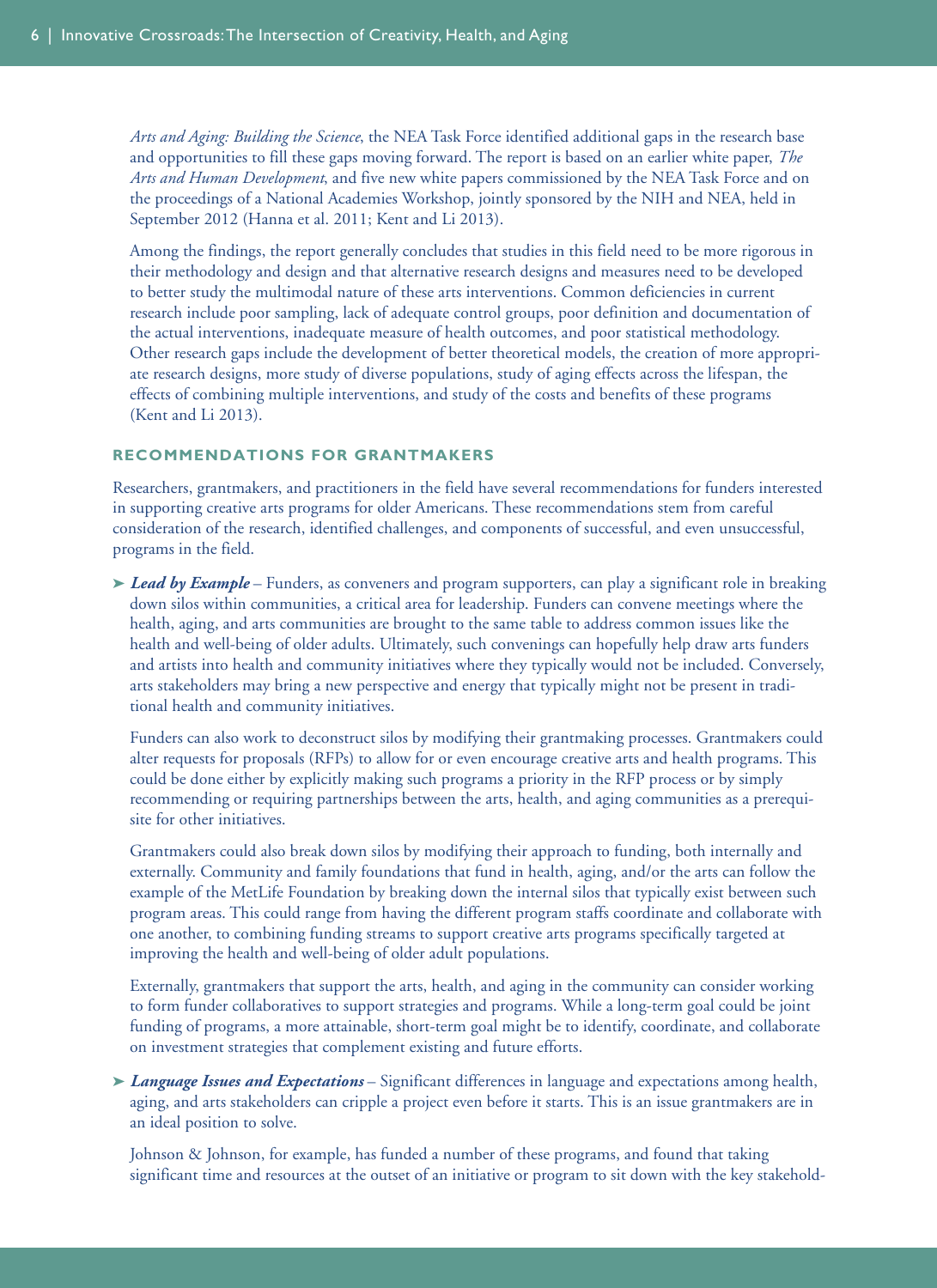ers to air their various views and definitions was a vitally important step in making investments a success (Atkins 2013). This approach allowed everyone to come to a consensus on critical definitions, outcomes, and measures of success, which put everyone on the same page and ultimately helped with buy-in into a common mission.

On a larger scale, funders could consider supporting a discussion among key state or national stakeholders in the arts, health, and aging to create a consensus report. Such a document could be a critical resource for aiding programs in this field by providing a starting point for local discussions between stakeholders. Ultimately, such an endeavor could help develop a unified message as to why these programs are important and worthy investments for funders.

**➤** *Identify, Support, and Promote Successful Programs* – One of the most important roles a grantmaker can play is supporting new and existing arts interventions for older adult populations of different types and enacted in different settings. With proper evaluation, funders can thus identify successful programs and help build the research base for an emerging field. Grantmakers can also consider supporting "centers of excellence." Health, arts, and aging funders could work together to develop criteria for designating places where arts-based health interventions are working successfully. Funders could then promote these relationships by advertising these centers of excellence and through grant opportunities. Such centers could also help direct researchers to places where exemplary practice is already in place, which can help the research field build a more robust body of evidence and address more practical research questions, such as how to take programs to scale.

Given that this field of programming is still relatively new, an important role funders can play is in the promotion of successful programs that have been properly vetted and evaluated. This can range from authoring program reports that highlight successful programs, to supporting or publicizing to grantees databases of and resources on quality programs like the NCCA's *Directory of Creative [Aging Programs in](http://www.creativeaging.org/programs-people/cad) [America](http://www.creativeaging.org/programs-people/cad)* and the various reports and resources authored by the Global Alliance for Arts and Health, such as its *[Research Directory](http://www.thesah.org/resources/research.cfm)* and recent report *[Bringing the Arts to Life: A Guide to the Arts and Long-](http://www.thesah.org/doc/Bringing_the_Arts_to_Life_ebook.pdf)[Term](http://www.thesah.org/doc/Bringing_the_Arts_to_Life_ebook.pdf) Care*.

**➤** *Apply Lessons from the Arts to Health Funding* – Health funders and programs can learn a lot from arts funders in a number of ways given their different approach to problem solving and programming. For example, many arts funders allow and even encourage programs to charge a fee-for-service to help make them sustainable enterprises. Fees are anathema for many health funders. Similarly, more could be done to help health-focused programs create business plans to be sustainable, as arts programs are encouraged to do.

Another lesson to take from the arts funding world is to perhaps give greater weight to data that do not quite meet the "gold standard" of the randomized controlled trial (RCT) and consider funding programs that have other evidence to support their effectiveness; sometimes "anecdote can be the antidote" (Whitehouse 2013). This could include programs that use quasi-experimental methods to collect quantitative data to those that are backed by qualitative data. Many arts interventions, including those that have an impact on the health of older people, currently rely heavily on qualitative and other quantitative data that fall below the level of an RCT, but arts funders have nonetheless considered them to be successful.

**➤** *Educate Foundation Trustees about the Potential of Creative Arts Interventions* – For many foundation boards of directors, creative arts interventions that improve health and wellness might very well be a foreign concept. Therefore, there will be a need to educate them about their potential benefits to older adult populations. One way to help begin the conversation is to remind board members that the arts have been used by many health funders already, including direct applications, such as specialized arts therapy programs. Programs like Dance for PD and Time*Slips*, in many ways, are the next logical step in directly applying the creative arts on a larger scale for a population that has a significant need. Ultimately, supporting these programs is a means to positively affect the health of many older Americans through nonmedicalized interventions that are true to the spirit of patient-centered care.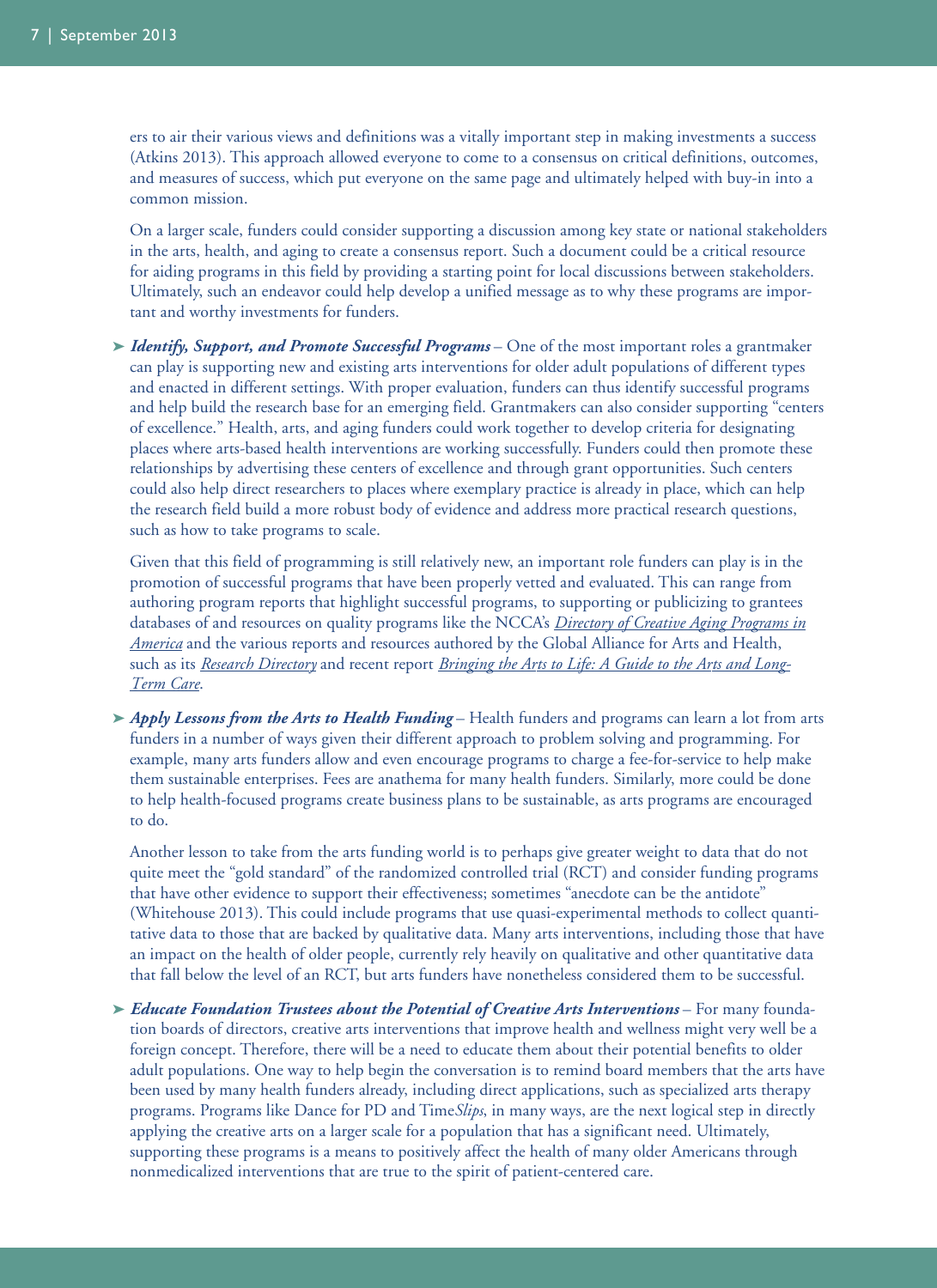#### **ACKNOWLEDGEMENTS**

This report was written by Colin Pekruhn, program associate at Grantmakers In Health. *Innovative Crossroads: The Intersection of Creativity, Health, and Aging* was made possible by a grant from the MetLife Foundation and a collaboration with the National Center for Creative Aging, Grantmakers In Aging, Grantmakers in the Arts, and the Global Alliance for Arts and Health.

#### **REFERENCES**

Atkins, Ashley, Johnson & Johnson, remarks at the Grantmakers In Health Strategy Session *Innovative Crossroads: The Intersection of Creativity, Health, and Aging*, Washington, DC, May 1, 2013.

Basting, Anne, Center on Age and Community, Helen Bader School of Social Welfare, University of Wisconsin-Milwaukee, presentation at the Grantmakers In Health Strategy Session *Innovative Crossroads: The Intersection of Creativity, Health, and Aging*, Washington, DC, May 1, 2013.

Brown, Janet, "The Intersection of Creativity, Health, and Aging," *Better Together Blog*, <http://www.giarts.org/blog/janet/intersection-creativity-health-and-aging>, May 7, 2013.

Centers for Disease Control and Prevention (CDC), *The State of Aging in America 2013*, <www.cdc.gov/aging/pdf/State-Aging-Health-in-America-2013.pdf>, 2013.

Cohen, Gene, Susan Perlstein, Jeff Chapline, et al., "The Impact of Professionally Conducted Cultural Programs on the Physical Health, Mental Health, and Social Functioning of Older Adults," *Gerontologist* 6(6):726-34, December 2006.

Dance for PD, "About the Program," <www.danceforparkinsons.org/about-the-program>, accessed June 24, 2013.

Fritsch, Thomas, Jung Kwak, Stacey Grant, et al., "Impact of Time*Slips*, a Creative Expression Intervention Program, on Nursing Home Residents with Dementia and their Caregivers," *Gerontologist* 49(1):117-127, February 2009.

George, Daniel R., Heather L. Stuckey, Caroline F. Dillon, and Megan M. Whitehead, "Impact of Participation in Time*Slips*, a Creative Group-Based Storytelling Program, on Medical Student Attitudes toward Persons with Dementia: A Qualitative Study," *Gerontologist* 51(5):699-703, June 2011b.

George, Daniel, Catherine Whitehouse, and Peter Whitehouse, "A Model of Intergenerativity: How the Intergenerational School is Bringing the Generations Together to Foster Collective Wisdom and Community Health," *Journal of Intergenerational Relationships* 9(4):389-404, December 2011a.

Hanna, Gay, Michael Patterson, Judy Rollins, and Andrea Sherman, *The Arts and Human Development: Framing a National Research Agenda for the Arts, Lifelong Learning, and Individual Well-Being*, <www.arts.gov/research/TaskForce/Arts-and-Human-Development.html>, November 2011.

Hanna, Gay, National Center for Creative Aging, remarks at the Grantmakers In Health Strategy Session *Innovative Crossroads: The Intersection of Creativity, Health, and Aging*, Washington, DC, May 1, 2013.